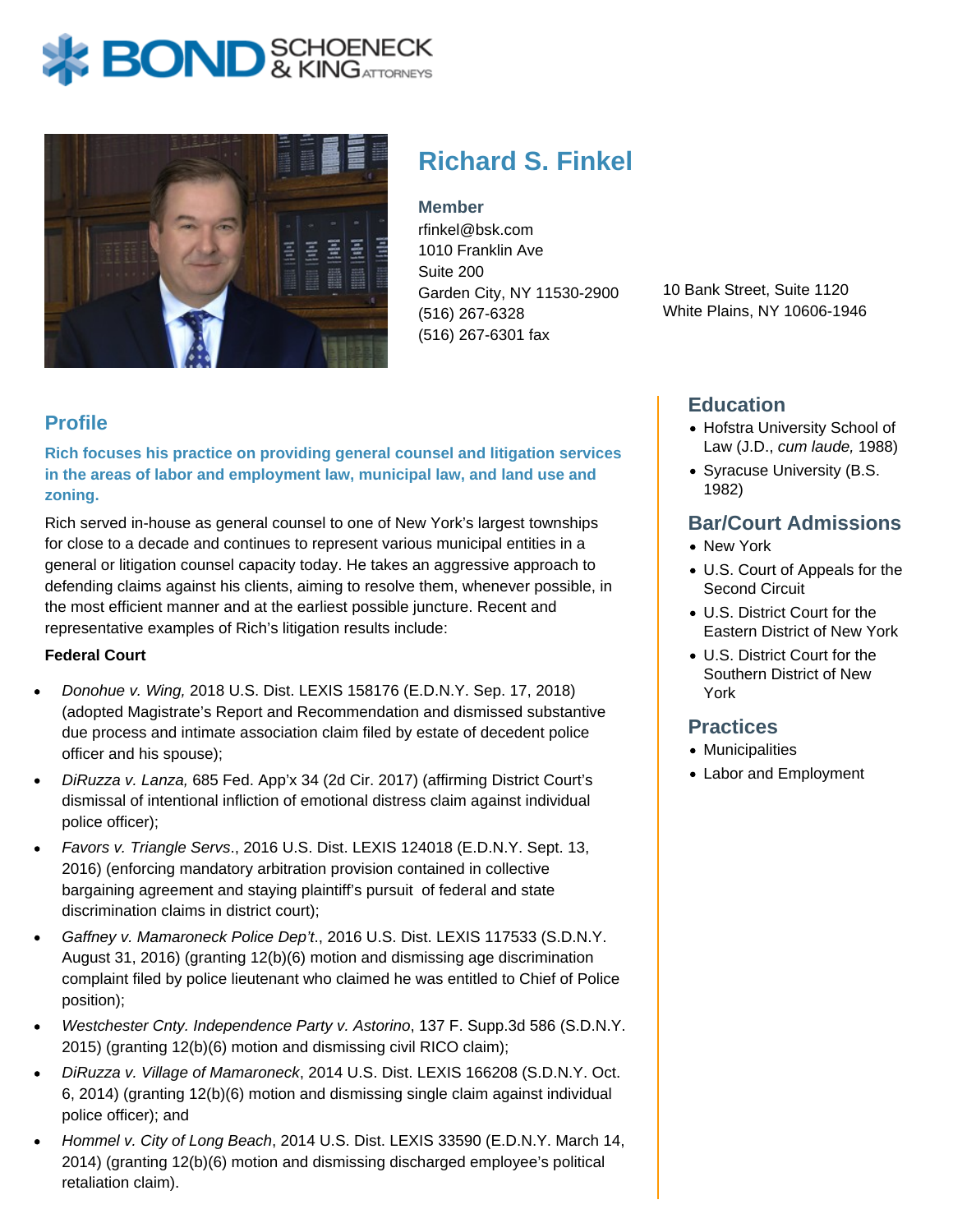

#### **State Court**

- Matter of Save Harrison, Inc. v. Town/Village of Harrison, NY, 2019 N.Y. App. Div. LEXIS 423 (2d Dep't 2019) (upholding dismissal of spot zoning, contract zoning, constitutional, and certain SEQRA claims);
- Matter of City of Long Beach v. Long Beach Professional Fire Fighters Assn., Local 287, 161 A.D.3d 855 (2d Dept. 2018) (modifying lower court order denying City's application for permanent stay of arbitration and granting stay insofar as grievance purported to challenge layoff of fire fighters);
- Chung v. Mary Manning Walsh Nursing Home Co.,Inc., 2017 N.Y. App.Div. LEXIS 929 (1st Dept., February 7, 2017)(reversing lower court order and dismissing race and national origin discrimination complaint on statute of limitations grounds after enforcing stipulated resignation date set forth in disciplinary settlement agreement);
- Prudenti v. County of Suffolk, 142 A.D.3d 1150 (2d Dept. 2016) (affirming lower court order finding that Legislature had ratified memorandum of agreement by accepting benefits of agreement);
- Pilla v. Karnsomtob, 142 A.D.3d 1116 (2d Dept. 2016) (affirming lower court order voiding petitions submitted in support of a permissive referendum);
- Matter of 24 Franklin Avenue R.E. Corp. v. Heaship, 139 A.D.3d 742 (2d Dept. 2016) (modifying lower court order that granted summary judgment against municipal defendants, requiring plaintiff to resubmit to permitting process);
- Matter of Russo v. Burke, 131 A.D.3d 969 (2d Dept. 2015) (reversing lower court order and dismissing suspended police officer's petition for reinstatement and back pay).

Rich was also the principal attorney in multiple land use and zoning cases decided at the appellate level during his tenure as an in-house Town Attorney.

# **Honors & Affiliations**

- Listed in:
	- $\circ$ Martindale-Hubbell®, AV Preeminent Rated
		- 2013 Top Rated Lawyer in Land Use and Zoning  $\blacksquare$
- New York State Bar Association
- Nassau County Bar Association
- Member, Hofstra Law Review

## **Representative Presentations**

Hot Topics in Labor Negotiations and Collective Bargaining, New York State Government Finance Officers' Association, Inc., October 3, 2017

## **Representative Publications**

- Quoted in "Avoiding Pitfalls, Risks When Employees Work Remotely," Newsday, August 16, 2019
- Quoted in "Bridging the Gender Gap," Long Island Business News, April 8, 2019